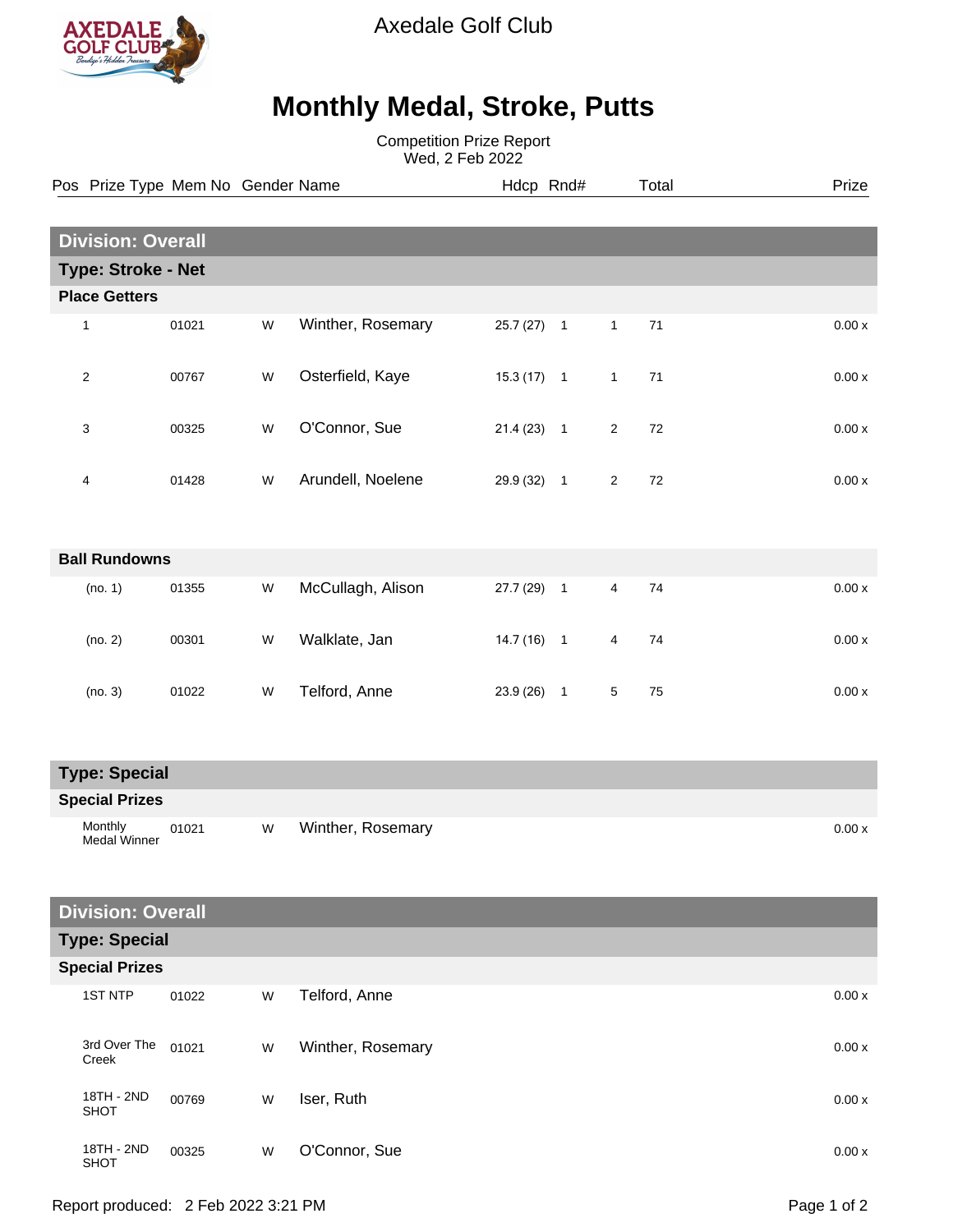|                    | Pos Prize Type Mem No Gender Name |   |                  | Hdcp Rnd# Total | Prize               |
|--------------------|-----------------------------------|---|------------------|-----------------|---------------------|
| 18TH - 2ND<br>SHOT | 00210                             | W | Griffin, Karen   |                 | 0.00 x              |
| Putting            | 01169                             | W | Harrison, Carmel |                 | $1.00 \times$ Balls |